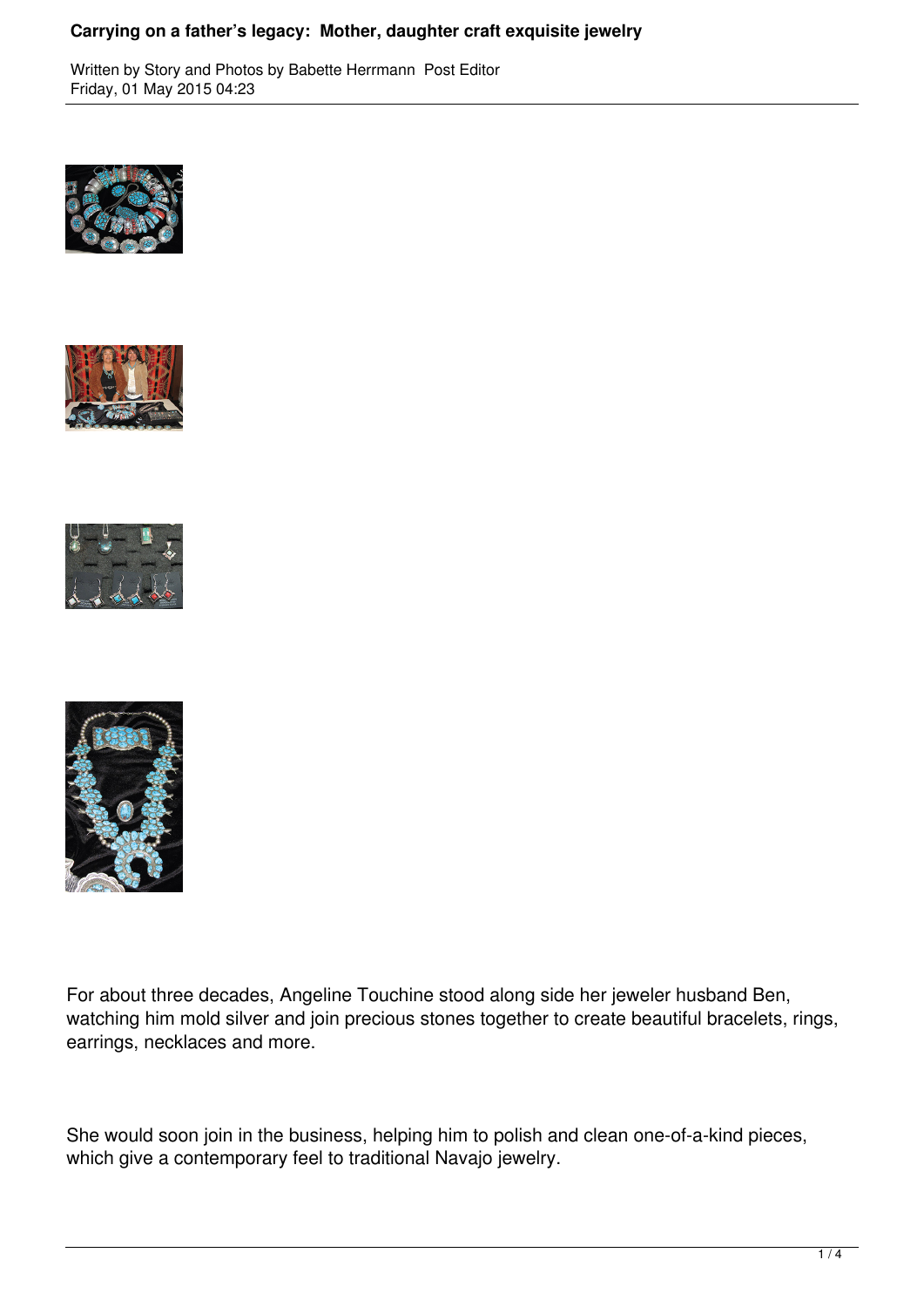Written by Story and Photos by Babette Herrmann Post Editor Friday, 01 May 2015 04:23

More than a decade ago, that apprenticeship soon lead to Touchine crafting her own pieces. And she would be completely on her own when Ben passed away in 2013.

"I was there everyday from 1970," she said.

However, breaking out on her own actually began when Ben's health started to decline, giving her the opportunity to work on refining her craft, shaping the signature pieces that he taught her to make.

"He always encouraged me," she said.

It wasn't easy finding her way after spending 47 years with her beloved partner. With her rich jewelry collection sprawled across the table atop black velvet, she addressed a heavy silver bracelet with a gold overlay. She pointed to a slight flaw on the inside of the bracelet, saying that she had "burnt" the piece.

"If you're not patient or you hurry it's going to ruin it," she said.

So, a slow, careful hand and persistence helps her to stay focused while sitting at the crafting table.

While she works with different color stones, from emerald valley turquoise to opal, when it comes to working with blue turquoise, she prefers the bright Sleeping Beauty-mined stone to craft her squash blossom-style pieces.

And she's not alone in her passion for designing jewelry. Her daughter Vangie assists Touchine and even makes boutique pieces of her own.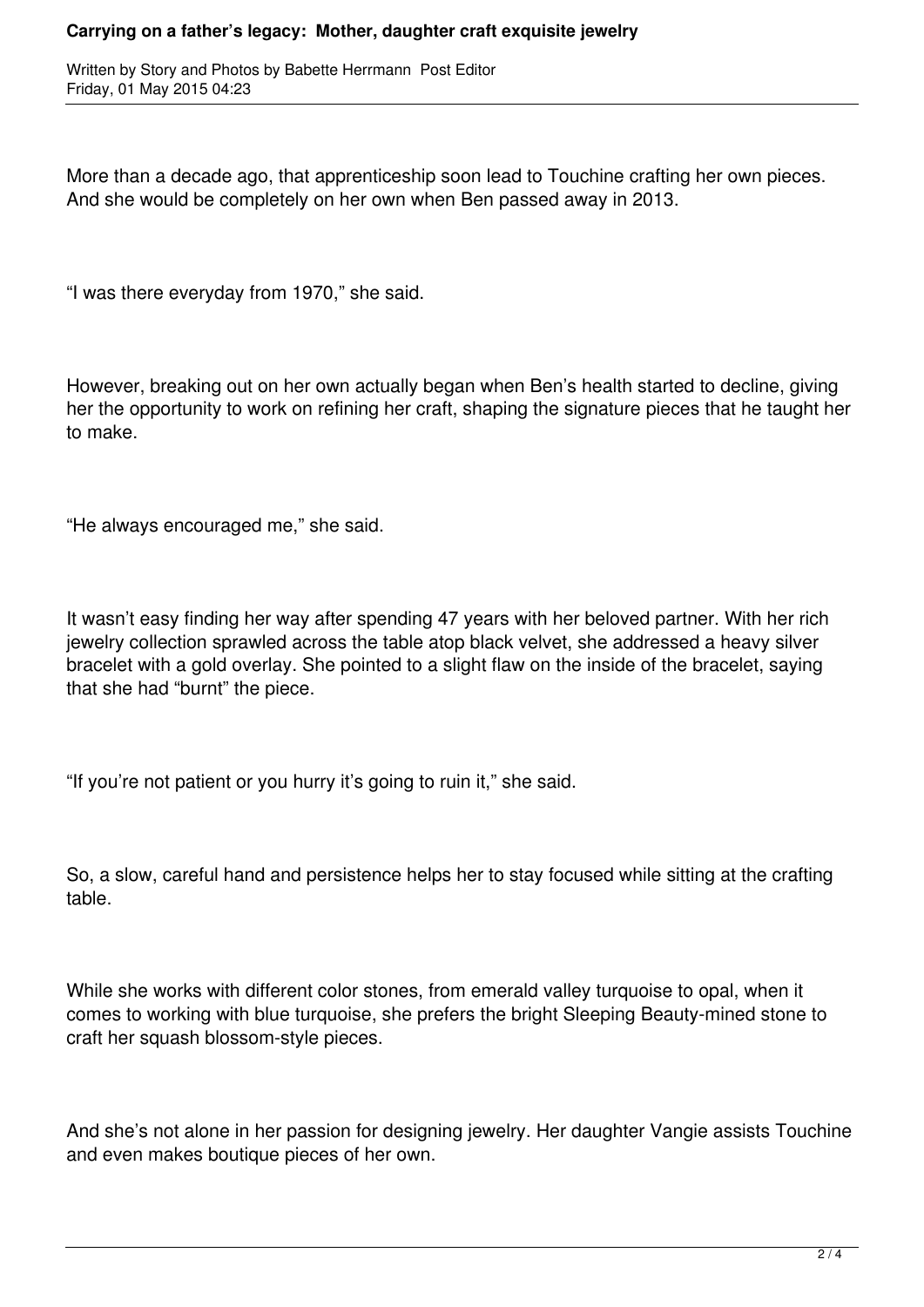Written by Story and Photos by Babette Herrmann Post Editor Friday, 01 May 2015 04:23

"She's the one the does the shining, the cleaning," Touchine said. "She's the finisher-upper."

Vangie is honing her skills, perfecting the geometric shapes that are part of the Touchine signature style.

"I work four days out of the week, and on Thursday and Friday I help my mom," she said.

Together, both of them take on the challenge of multiple orders. Most pieces, especially the larger orders are hand-delivered directly to customers. This sometimes entails a road trip to Arizona, and in some cases to California, to drop off handmade treasures.

"I like to do that," she said. "They need to know their artist."

And just how does a jeweler continue to find inspiration?

For Angeline, who lives in Churchrock, it's about the challenge each piece presents to her along with continuing the tradition of her late husband.

"To me, I am amazing myself," she said. "But all along I have been sitting by the master, who kicked it into my brain. He always encouraged me."

While many artists of this caliber showcase their pieces to local traders, both mother and daughter frequent the Gallup flea mart on Saturday and get other business by word of mouth.

Touchine shunned the idea of building a website, worried that she may get bombarded with orders that she'll be unable to fill.